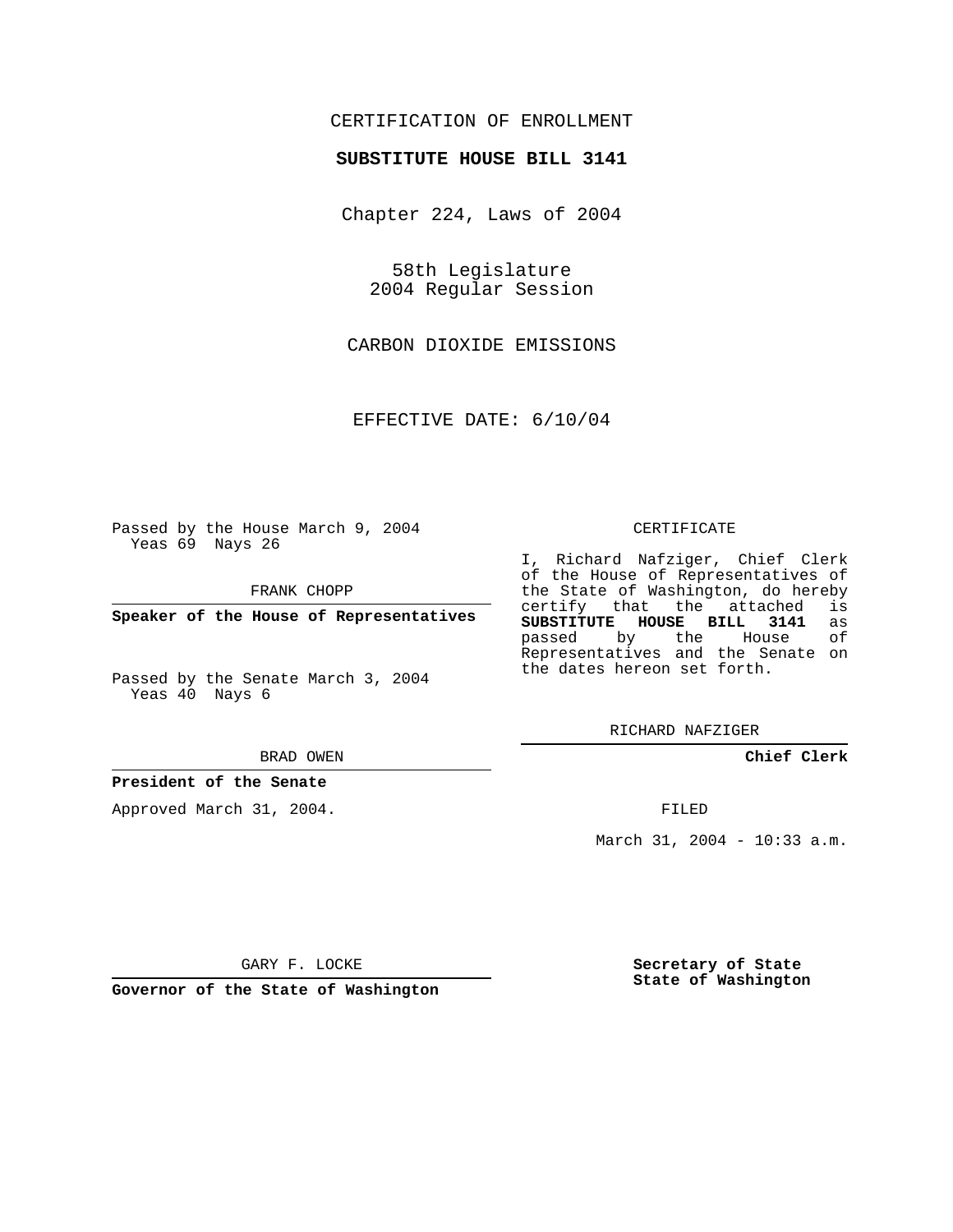# **SUBSTITUTE HOUSE BILL 3141** \_\_\_\_\_\_\_\_\_\_\_\_\_\_\_\_\_\_\_\_\_\_\_\_\_\_\_\_\_\_\_\_\_\_\_\_\_\_\_\_\_\_\_\_\_

\_\_\_\_\_\_\_\_\_\_\_\_\_\_\_\_\_\_\_\_\_\_\_\_\_\_\_\_\_\_\_\_\_\_\_\_\_\_\_\_\_\_\_\_\_

AS AMENDED BY THE SENATE

Passed Legislature - 2004 Regular Session

**State of Washington 58th Legislature 2004 Regular Session**

**By** House Committee on Technology, Telecommunications & Energy (originally sponsored by Representative Morris)

READ FIRST TIME 02/06/04.

 AN ACT Relating to mitigating carbon dioxide emissions resulting from fossil-fueled electrical generation; adding a new section to chapter 70.94 RCW; and adding a new chapter to Title 80 RCW.

BE IT ENACTED BY THE LEGISLATURE OF THE STATE OF WASHINGTON:

 NEW SECTION. **Sec. 1.** The definitions in this section apply throughout this chapter unless the context clearly requires otherwise. (1) "Applicant" has the meaning provided in RCW 80.50.020 and includes an applicant for a permit for a fossil-fueled thermal electric generation facility subject to RCW 70.94.152 and section 2(1) (b) or (d) of this act.

 (2) "Authority" means any air pollution control agency whose jurisdictional boundaries are coextensive with the boundaries of one or more counties.

 (3) "Carbon credit" means a verified reduction in carbon dioxide or carbon dioxide equivalents that is registered with a state, national, or international trading authority or exchange that has been recognized by the council.

(4) "Carbon dioxide equivalents" means a metric measure used to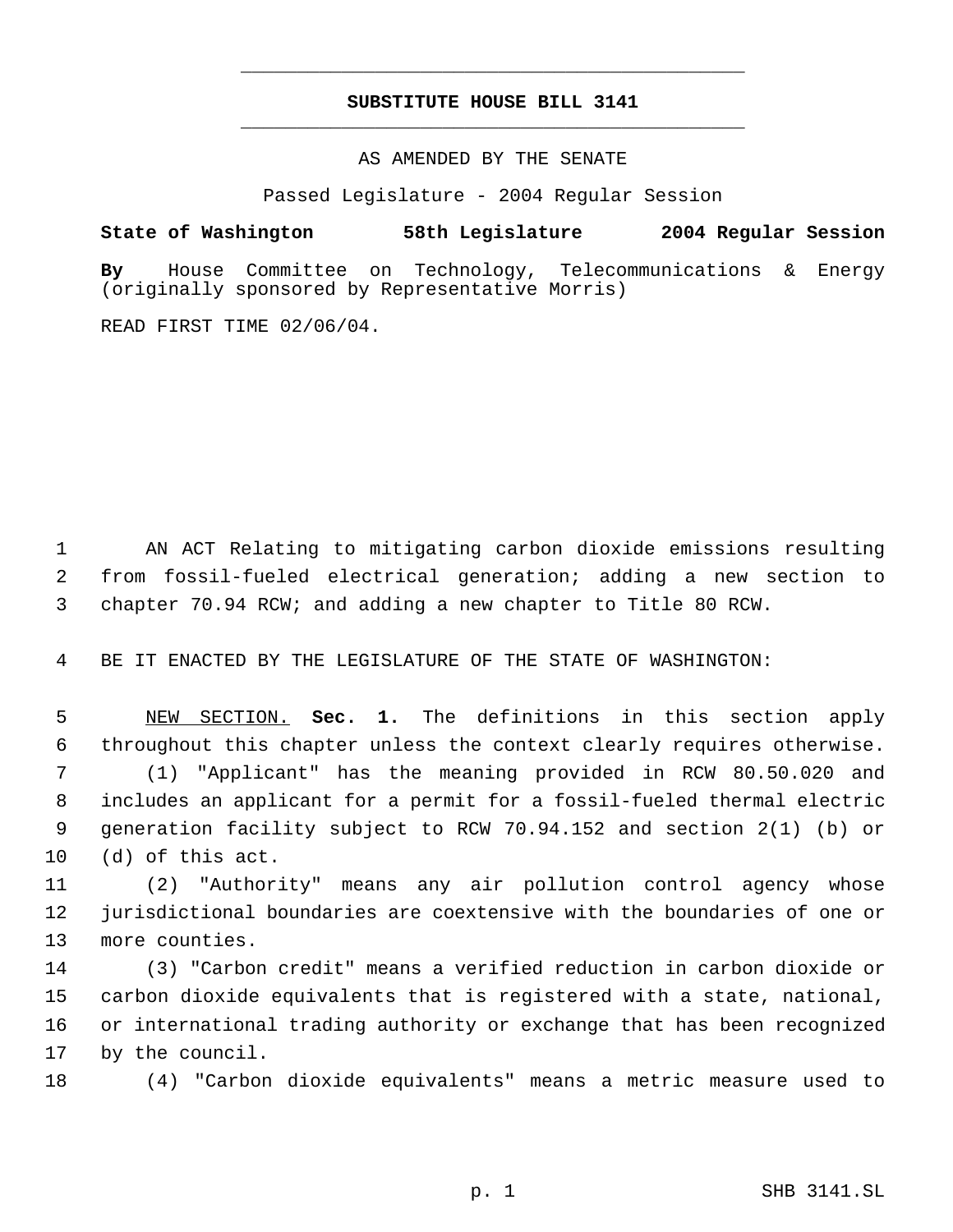compare the emissions from various greenhouse gases based upon their global warming potential.

 (5) "Cogeneration credit" means the carbon dioxide emissions that the council, department, or authority, as appropriate, estimates would be produced on an annual basis by a stand-alone industrial and commercial facility equivalent in operating characteristics and output to the industrial or commercial heating or cooling process component of the cogeneration plant.

 (6) "Cogeneration plant" means a fossil-fueled thermal power plant in which the heat or steam is also used for industrial or commercial heating or cooling purposes and that meets federal energy regulatory commission standards for qualifying facilities under the public utility regulatory policies act of 1978.

 (7) "Commercial operation" means the date that the first electricity produced by a facility is delivered for commercial sale to the power grid.

 (8) "Council" means the energy facility site evaluation council created by RCW 80.50.030.

(9) "Department" means the department of ecology.

 (10) "Fossil fuel" means natural gas, petroleum, coal, or any form of solid, liquid, or gaseous fuel derived from such material to produce heat for the generation of electricity.

 (11) "Mitigation plan" means a proposal that includes the process or means to achieve carbon dioxide mitigation through use of mitigation projects or carbon credits.

(12) "Mitigation project" means one or more of the following:

 (a) Projects or actions that are implemented by the certificate holder or order of approval holder, directly or through its agent, or by an independent qualified organization to mitigate the emission of carbon dioxide produced by the fossil-fueled thermal electric generation facility. This term includes but is not limited to the use of, energy efficiency measures, clean and efficient transportation measures, qualified alternative energy resources, demand side management of electricity consumption, and carbon sequestration programs;

 (b) Direct application of combined heat and power (cogeneration); (c) Verified carbon credits traded on a recognized trading authority or exchange; or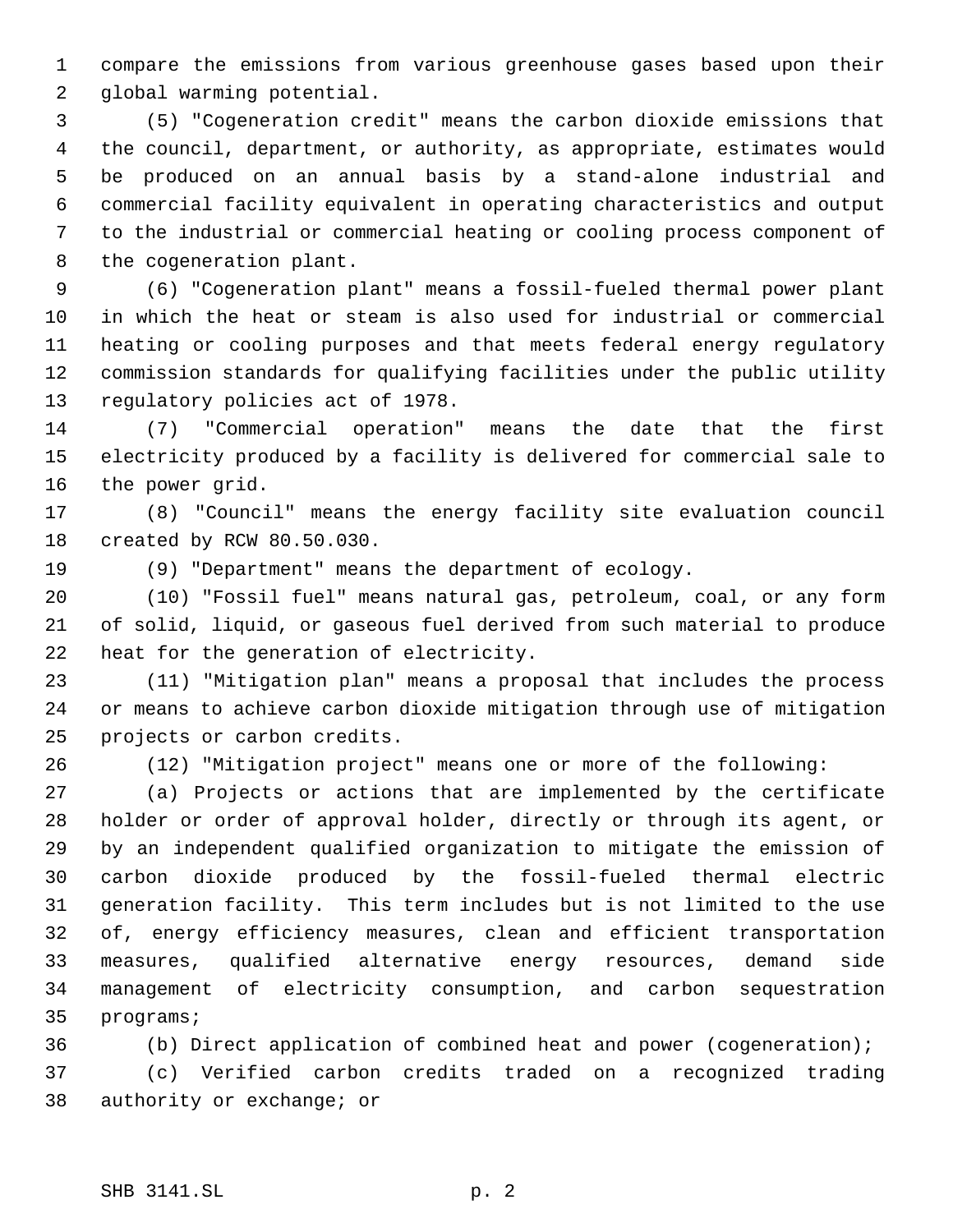(d) Enforceable and permanent reductions in carbon dioxide or carbon dioxide equivalents through process change, equipment shutdown, or other activities under the control of the applicant and approved as part of a carbon dioxide mitigation plan.

 (13) "Order of approval" means an order issued under RCW 70.94.152 with respect to a fossil-fueled thermal electric generation facility subject to section 2(1) (b) or (d) of this act.

 (14) "Permanent" means that emission reductions used to offset emission increases are assured for the life of the corresponding increase, whether unlimited or limited in duration.

 (15) "Qualified alternative energy resource" has the same meaning as in RCW 19.29A.090.

 (16) "Station generating capability" means the maximum load a generator can sustain over a given period of time without exceeding design limits, and measured using maximum continuous electric generation capacity, less net auxiliary load, at average ambient temperature and barometric pressure.

## (17) "Total carbon dioxide emissions" means:

 (a) For a fossil-fueled thermal electric generation facility described under section 2(1) (a) and (b) of this act, the amount of carbon dioxide emitted over a thirty-year period based on the manufacturer's or designer's guaranteed total net station generating capability, new equipment heat rate, an assumed sixty percent capacity factor for facilities under the council's jurisdiction or sixty percent of the operational limitations on facilities subject to an order of approval, and taking into account any enforceable limitations on operational hours or fuel types and use; and

 (b) For a fossil-fueled thermal electric generation facility described under section 2(1) (c) and (d) of this act, the amount of carbon dioxide emitted over a thirty-year period based on the proposed increase in the amount of electrical output of the facility that exceeds the station generation capability of the facility prior to the applicant applying for certification or an order of approval pursuant to section 2(1) (c) and (d) of this act, new equipment heat rate, an assumed sixty percent capacity factor for facilities under the council's jurisdiction or sixty percent of the operational limitations on facilities subject to an order of approval, and taking into account any enforceable limitations on operational hours or fuel types and use.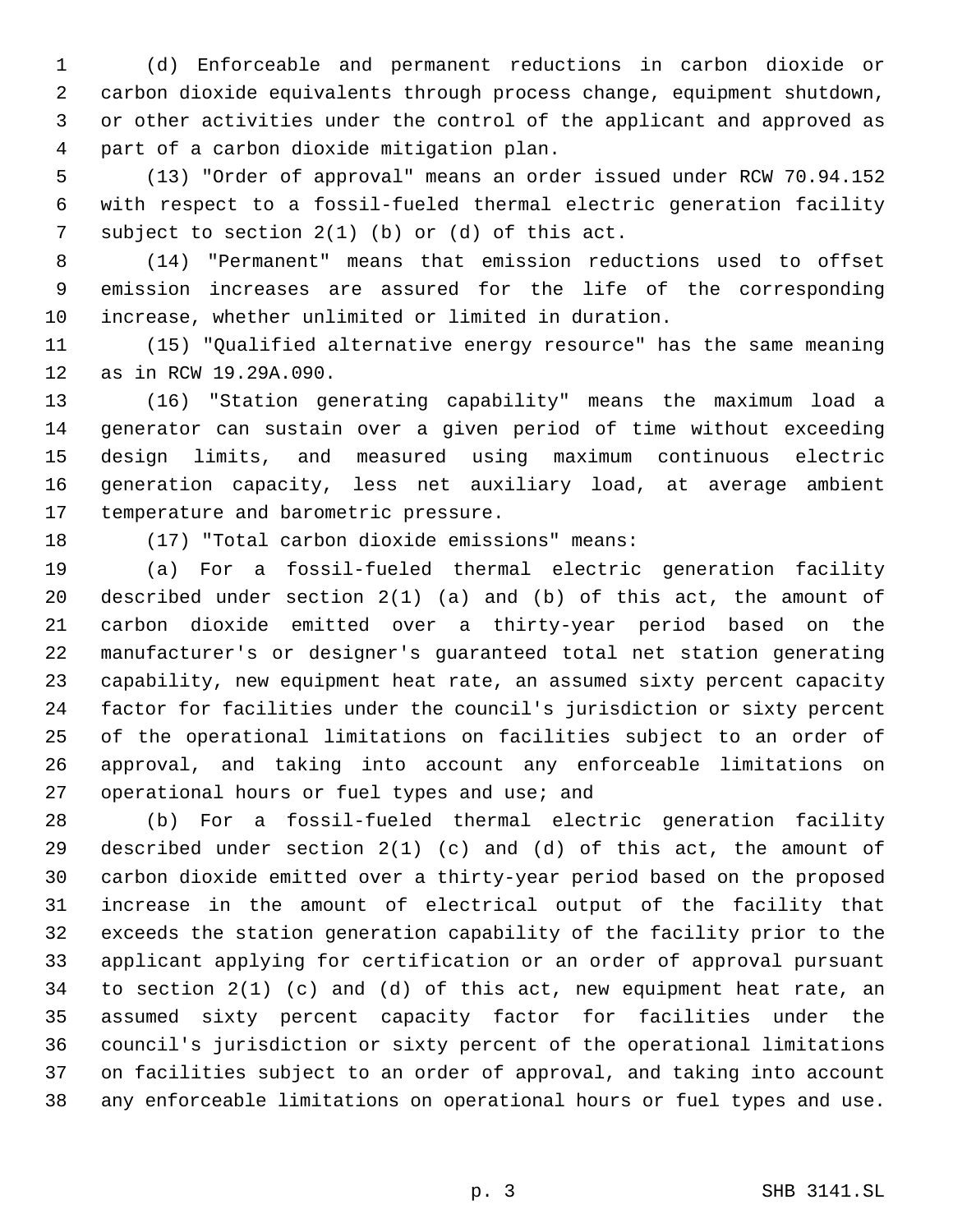NEW SECTION. **Sec. 2.** (1) The provisions of this chapter apply to: (a) New fossil-fueled thermal electric generation facilities with station-generating capability of three hundred fifty thousand kilowatts or more and fossil-fueled floating thermal electric generation facilities of one hundred thousand kilowatts or more under RCW 80.50.020(14)(a), for which an application for site certification is made to the council after July 1, 2004;

 (b) New fossil-fueled thermal electric generation facilities with station-generating capability of more than twenty-five thousand kilowatts, but less than three hundred fifty thousand kilowatts, except for fossil-fueled floating thermal electric generation facilities under the council's jurisdiction, for which an application for an order of approval has been submitted after July 1, 2004;

 (c) Fossil-fueled thermal electric generation facilities with station-generating capability of three hundred fifty thousand kilowatts or more that have an existing site certification agreement and, after July 1, 2004, apply to the council to increase the output of carbon dioxide emissions by fifteen percent or more through permanent changes in facility operations or modification or equipment; and

 (d) Fossil-fueled thermal electric generation facilities with station-generating capability of more than twenty-five thousand kilowatts, but less than three hundred fifty thousand kilowatts, except for fossil-fueled floating thermal electric generation facilities under the council's jurisdiction, that have an existing order of approval and, after July 1, 2004, apply to the department or authority, as appropriate, to permanently modify the facility so as to increase its station-generating capability by at least twenty-five thousand kilowatts or to increase the output of carbon dioxide emissions by fifteen percent or more, whichever measure is greater.

 (2)(a) A proposed site certification agreement submitted to the governor under RCW 80.50.100 and a final site certification agreement issued under RCW 80.50.100 shall include an approved carbon dioxide mitigation plan.

 (b) For fossil-fueled thermal electric generation facilities not under jurisdiction of the council, the order of approval shall require an approved carbon dioxide mitigation plan.

 (c) Site certification agreement holders or order of approval holders may request, at any time, a change in conditions of an approved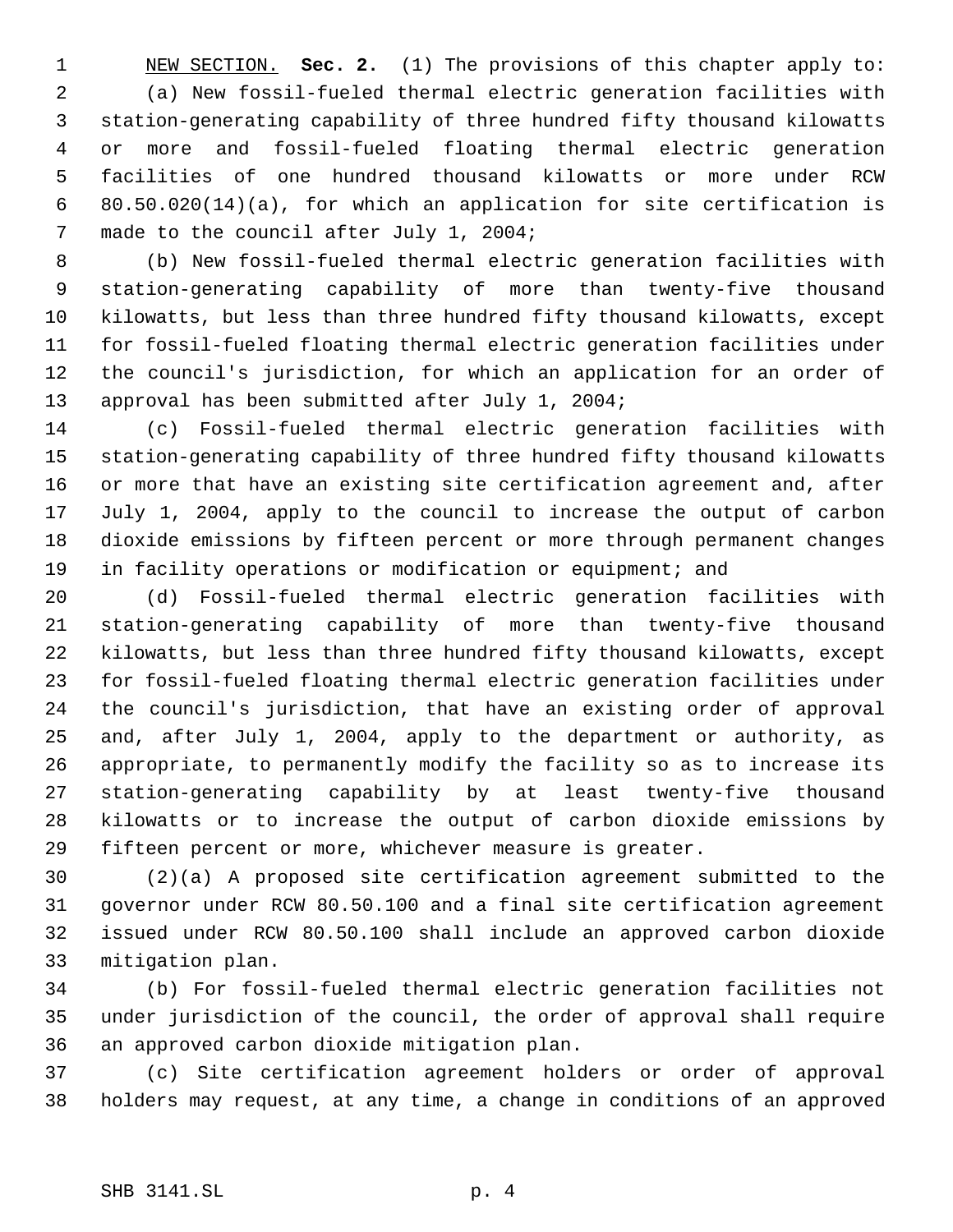carbon dioxide mitigation plan if the council, department, or authority, as appropriate, finds that the change meets all requirements and conditions for approval of such plans.

 (3) An applicant for a fossil-fueled thermal electric generation facility shall include one or a combination of the following carbon dioxide mitigation options as part of its mitigation plan:

- 
- 

(a) Payment to a third party to provide mitigation;

(b) Direct purchase of permanent carbon credits; or

 (c) Investment in applicant-controlled carbon dioxide mitigation projects, including combined heat and power (cogeneration).

 (4) Fossil-fueled thermal electric generation facilities that receive site certification approval or an order of approval shall provide mitigation for twenty percent of the total carbon dioxide emissions produced by the facility.

 (5) If the certificate holder or order of approval holder chooses to pay a third party to provide the mitigation, the mitigation rate shall be one dollar and sixty cents per metric ton of carbon dioxide to be mitigated. For a cogeneration plant, the monetary amount is based on the difference between twenty percent of the total carbon dioxide emissions and the cogeneration credit.

 (a) Through rule making, the council may adjust the rate per ton biennially as long as any increase or decrease does not exceed fifty percent of the current rate. The department or authority shall use the adjusted rate established by the council pursuant to this subsection for fossil-fueled thermal electric generation facilities subject to the provisions of this chapter.

 (b) In adjusting the mitigation rate the council shall consider, but is not limited to, the current market price of a ton of carbon dioxide. The council's adjusted mitigation rate shall be consistent with RCW 80.50.010(3).

 (6) The applicant may choose to make to the third party a lump sum payment or partial payment over a period of five years.

 (a) Under the lump sum payment option, the payment amount is determined by multiplying the total carbon dioxide emissions by the twenty percent mitigation requirement under subsection (4) of this section and by the per ton mitigation rate established under subsection (5) of this section.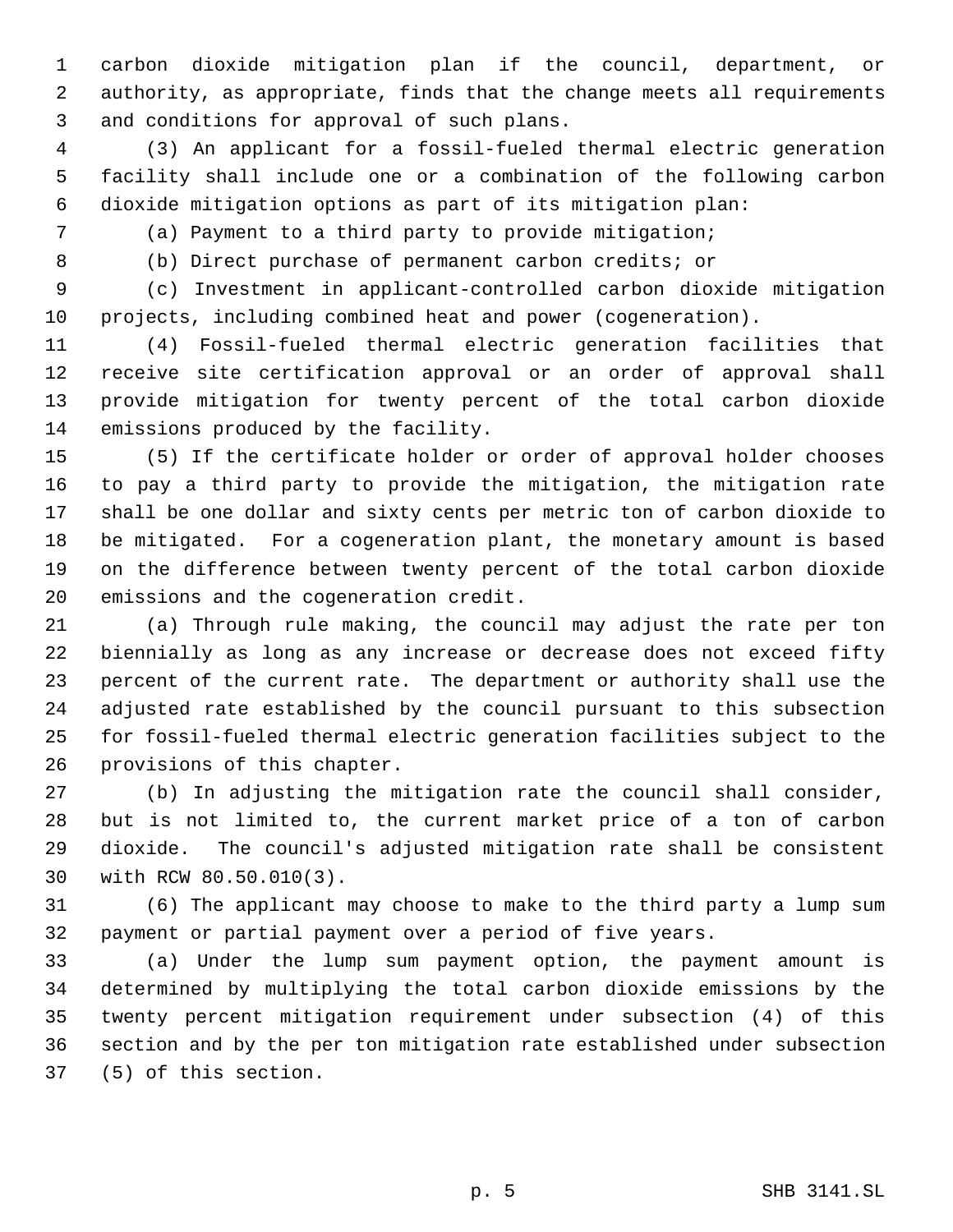(b) No later than one hundred twenty days after the start of commercial operation, the certificate holder or order of approval holder shall make a one-time payment to the independent qualified organization for the amount determined under subsection (5) of this section.

 (c) As an alternative to a one-time payment, the certificate holder or order of approval holder may make a partial payment of twenty percent of the amount determined under subsection (5) of this section no later than one hundred twenty days after commercial operation and a payment in the same amount or as adjusted according to subsection (5)(a) of this section, on the anniversary date of the initial payment in each of the following four years. With the initial payment, the certificate holder or order of approval holder shall provide a letter of credit or other comparable security acceptable to the council or the department for the remaining eighty percent mitigation payment amount including possible changes to the rate per metric ton from rule making under subsection (5)(a) of this section.

 NEW SECTION. **Sec. 3.** (1) Carbon dioxide mitigation plans relying on purchase of permanent carbon credits must meet the following criteria:

 (a) Credits must derive from real, verified, permanent, and enforceable carbon dioxide or carbon dioxide equivalents emission mitigation not otherwise required by statute, regulation, or other legal requirements;

(b) The credits must be acquired after July 1, 2004; and

 (c) The credits may not have been used for other carbon dioxide mitigation projects.

 (2) Permanent carbon credits purchased for project mitigation shall not be resold unless approved by the council, department, or authority.

 NEW SECTION. **Sec. 4.** (1) The carbon dioxide mitigation option that provides for direct investment shall be implemented through mitigation projects conducted directly by, or under the control of, the certificate holder or order of approval holder.

 (2) Mitigation projects must be approved by the council, department, or authority, as appropriate, and made a condition of the proposed and final site certification agreement or order of approval.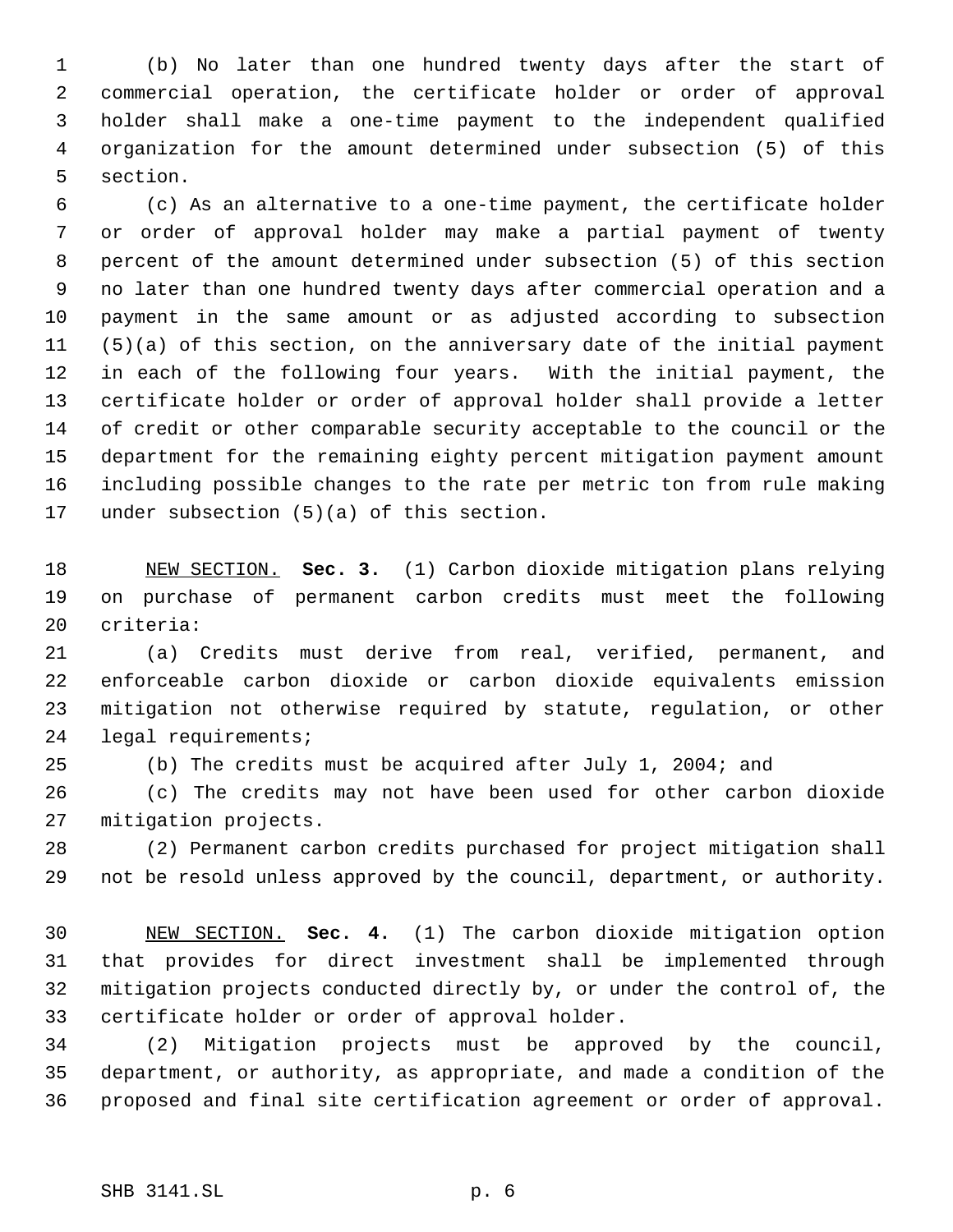Direct investment mitigation projects shall be approved if the mitigation projects provide a reasonable certainty that the performance requirements of the mitigation projects will be achieved and the mitigation projects were implemented after July 1, 2004. No certificate holder or order of approval holder shall be required to make direct investments that would exceed the cost of making a lump sum payment to a third party, had the certificate holder or order of approval holder chosen that option under section 2 of this act.

 (3) Mitigation projects must be fully in place within a reasonable time after the start of commercial operation. Failure to implement an approved mitigation plan is subject to enforcement under chapter 80.50 or 70.94 RCW.

 (4) The certificate holder or order of approval holder may not use more than twenty percent of the total funds for the selection, monitoring, and evaluation of mitigation projects and the management and enforcement of contracts.

 (5)(a) For facilities under the jurisdiction of the council, the implementation of a carbon dioxide mitigation project, other than purchase of a carbon credit shall be monitored by an independent entity for conformance with the performance requirements of the carbon dioxide mitigation plan. The independent entity shall make available the mitigation project monitoring results to the council.

 (b) For facilities under the jurisdiction of the department or authority pursuant to section 2(1) (b) or (c) of this act, the implementation of a carbon dioxide mitigation project, other than a purchase of carbon dioxide equivalent emission reduction credits, shall be monitored by the department or authority issuing the order of approval.

 (6) Upon promulgation of federal requirements for carbon dioxide mitigation for fossil-fueled thermal electric generation facilities, those requirements may be deemed by the council, department, or authority to be equivalent and a replacement for the requirements of this section.

 NEW SECTION. **Sec. 5.** (1) The council shall maintain a list of independent qualified organizations with proven experience in emissions mitigation activities and a demonstrated ability to carry out their activities in an efficient, reliable, and cost-effective manner.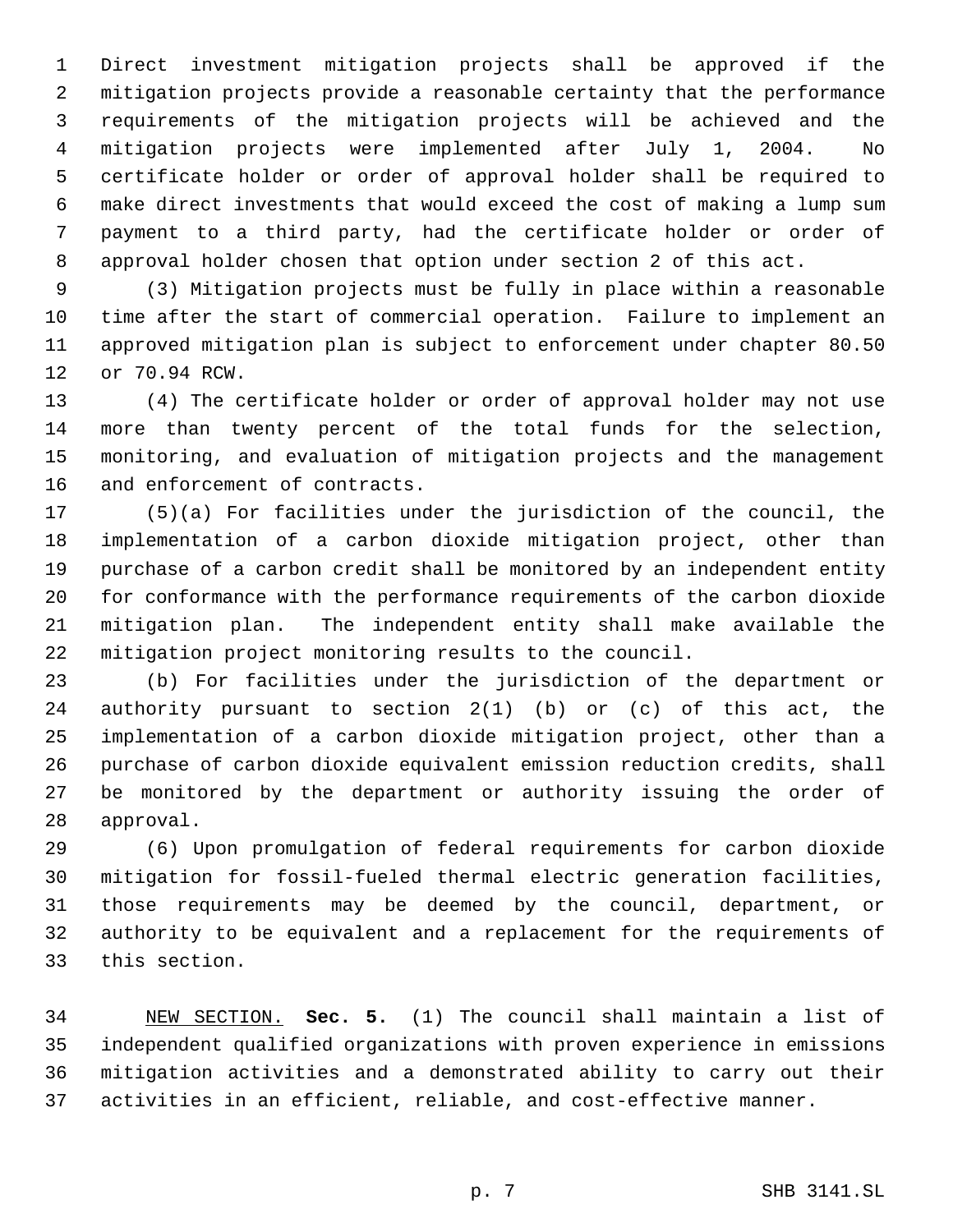(2) An independent qualified organization shall not use more than twenty percent of the total funds for selection, monitoring, and evaluation of mitigation projects and the management and enforcement of contracts. None of these funds shall be used to lobby federal, state, and local agencies, their elected officials, officers, or employees.

 (3) Before signing contracts to purchase offsets with funds from certificate holders or order of approval holders, an independent qualified organization must demonstrate to the council that the mitigation projects it proposes to use provides a reasonable certainty that the performance requirements of the carbon dioxide mitigation projects will be achieved.

 (4) The independent qualified organization shall permit the council to appoint up to three persons to inspect plans, operation, and compliance activities of the organization and to audit financial records and performance measures for carbon dioxide mitigation projects using carbon dioxide mitigation money paid by certificate holders or order of approval holders under this chapter.

 (5) An independent qualified organization must file biennial reports with the council, the department, or authority on the performance of carbon dioxide mitigation projects, including the amount of carbon dioxide reductions achieved and a statement of cost for the mitigation period.

 NEW SECTION. **Sec. 6.** Reasonable and necessary costs incurred by the council in implementing and administering this chapter shall be assessed against applicants and holders of site certification agreements that are subject to the requirements of this chapter.

 NEW SECTION. **Sec. 7.** The council, department, and authority shall adopt rules to carry out this chapter.

 NEW SECTION. **Sec. 8.** A new section is added to chapter 70.94 RCW to read as follows:

 (1) For fossil-fueled electric generation facilities having more than twenty-five thousand kilowatts station generating capability but less than three hundred fifty thousand kilowatts station generation capability, except for fossil-fueled floating thermal electric generation facilities under the jurisdiction of the energy facility